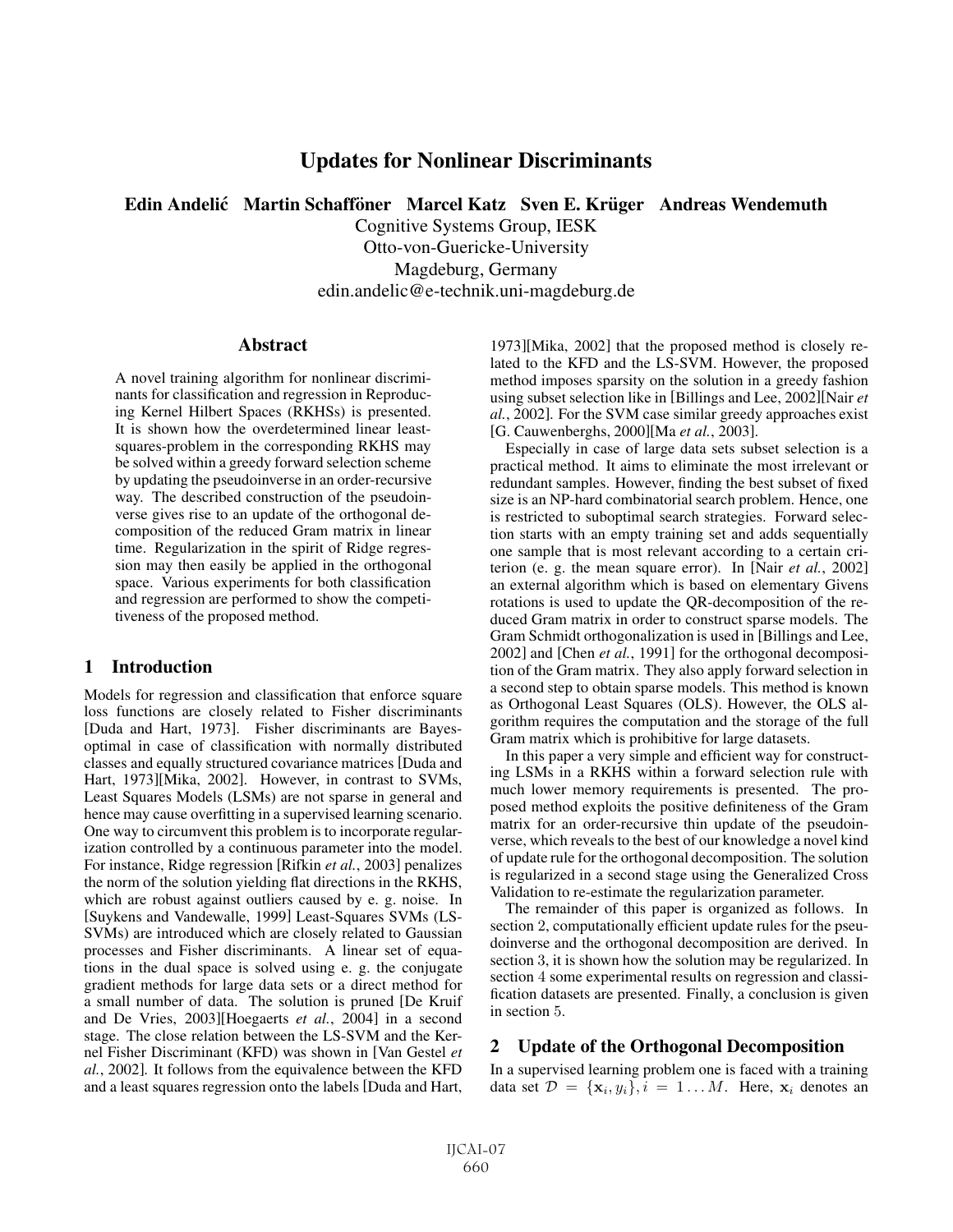input vector of fixed size and  $y_i$  is the corresponding target value which is contained in  $\mathbb R$  for regression or in  $\{1, -1\}$  for binary classification. It is assumed that  $\mathbf{x}_i \neq \mathbf{x}_j$ , for  $i \neq j$ .<br>We focus on sparse approximations of models of the form

We focus on sparse approximations of models of the form

$$
\hat{\mathbf{y}} = \mathbf{K}\boldsymbol{\alpha}.\tag{1}
$$

The use of Mercer kernels  $k(\cdot, \mathbf{x})$  [Mercer, 1909] gives rise to a symmetric positive definite Gram Matrix **K** with elements  $\mathbf{K}_{ij} = k(\mathbf{x}_i, \mathbf{x}_j)$  defining the subspace of the RKHS in which learning takes place. The weight vector  $\alpha$  =  $\{b, \alpha_1, \ldots, \alpha_M\}$  contains a bias term b with a corresponding column  $\mathbf{1} = \{1, \ldots, 1\}$  in the Gram matrix.

Consider the overdetermined least-squares-problem

$$
\hat{\alpha}_m = \underset{\alpha_m}{\operatorname{argmin}} \|\mathbf{K}_m \alpha_m - \mathbf{y}\|^2 \tag{2}
$$

in the  $m$ -th forward selection iteration with the reduced Gram matrix  $\mathbf{K}_m = [\mathbf{1} \ \mathbf{k}_1 \dots \mathbf{k}_m] \in \mathbb{R}^{M \times (m+1)}$  where  $\mathbf{k}_i =$  $(k(\cdot, \mathbf{x}_1), \ldots, k(\cdot, \mathbf{x}_M))^T$ ,  $i \in \{1, \ldots, m\}$  denotes one previously unselected column of the full Gram matrix. We denote the reduced weight vector as  $\alpha_m = \{b, \alpha_1, \dots, \alpha_m\} \in \mathbb{R}^{m+1}$  and the target vector as  $\mathbf{v} = (\mu_1, \mu_2, \mu_3)^T$ . Among  $\mathbb{R}^{m+1}$  and the target vector as  $\mathbf{y} = (y_1, \ldots, y_M)^T$ . Among all generalized inverses of **K**<sub>n</sub>, the pseudoinverse all generalized inverses of  $\mathbf{K}_m$  the pseudoinverse

$$
\mathbf{K}_m^{\dagger} = (\mathbf{K}_m^T \mathbf{K}_m)^{-1} \mathbf{K}_m^T
$$
 (3)

is the one that has the lowest Frobenius norm [Ben-Israel and Greville, 1977]. Thus, the corresponding solution

$$
\hat{\alpha}_m = \mathbf{K}_m^{\dagger} \mathbf{y} \tag{4}
$$

has the lowest Euclidean norm.

Partitioning  $\mathbf{K}_m$  and  $\boldsymbol{\alpha}_m$  in the form

$$
\mathbf{K}_m = [\mathbf{K}_{m-1}\mathbf{k}_m] \tag{5}
$$

$$
\alpha_m = (\alpha_{m-1}\alpha_m)^T \tag{6}
$$

and setting  $\alpha_m = \alpha_{m0} = const$ , the square loss becomes

$$
L(\boldsymbol{\alpha}_{m-1},\alpha_{m0}) = ||\mathbf{K}_{m-1}\boldsymbol{\alpha}_{m-1} - (\mathbf{y} - \mathbf{k}_{m}\alpha_{m0})||^2. \tag{7}
$$

The minimum of (7) in the least-squares-sense is given by

$$
\hat{\boldsymbol{\alpha}}_{m-1} = \mathbf{K}_{m-1}^{\dagger} (\mathbf{y} - \mathbf{k}_m \alpha_{m0}). \tag{8}
$$

Inserting (8) into (7) yields

$$
L(\alpha_{m0}) = ||(\mathbf{I} - \mathbf{K}_{m-1}\mathbf{K}_{m-1}^{\dagger})\mathbf{k}_{m}\alpha_{m0} - (\mathbf{I} - \mathbf{K}_{m-1}\mathbf{K}_{m-1}^{\dagger})\mathbf{y}||^{2}
$$
  
(9)

with **I** denoting the identity matrix of appropriate size.

Note that the vector

$$
\mathbf{q}_m = (\mathbf{I} - \mathbf{K}_{m-1} \mathbf{K}_{m-1}^\dagger) \mathbf{k}_m \tag{10}
$$

is the residual corresponding to the least-squares regression onto  $\mathbf{k}_m$ . Hence,  $\mathbf{q}_m$  is a nullvector if and only if  $\mathbf{k}_m$  is a nullvector unless  $K$  is not strictly positive definite. To ensure strictly positive definiteness of **K**, it is mandatory to add a small positive constant  $\varepsilon$  to the main diagonal of the full Gram matrix in the form  $\mathbf{K} \to \mathbf{K} + \varepsilon \mathbf{I}$ . Forward selection may then be performed using this strictly positive definite Gram matrix. In the following  $\mathbf{k}_m \neq \mathbf{0}$  is assumed.<br>The minimum of (9) is met at

The minimum of (9) is met at

$$
\hat{\alpha}_{m0} = \mathbf{q}_m^{\dagger} (\mathbf{I} - \mathbf{K}_{m-1} \mathbf{K}_{m-1}^{\dagger}) \mathbf{y}
$$
 (11)

Noting that the pseudoinverse of a vector is given by

$$
\mathbf{q}_m^\dagger = \frac{\mathbf{q}_m^T}{\|\mathbf{q}_m\|^2} \tag{12}
$$

equation (11) may be written as

$$
\hat{\alpha}_{m0} = \frac{\mathbf{q}_{m}^{T}(\mathbf{I} - \mathbf{K}_{m-1}\mathbf{K}_{m-1}^{\dagger})\mathbf{y}}{\|\mathbf{q}_{m}\|^{2}} = \frac{\mathbf{k}_{m}^{T}(\mathbf{I} - \mathbf{K}_{m-1}\mathbf{K}_{m-1}^{\dagger})^{T}(\mathbf{I} - \mathbf{K}_{m-1}\mathbf{K}_{m-1}^{\dagger})\mathbf{y}}{\|\mathbf{q}_{m}\|^{2}}.
$$
\n(13)

The matrix

$$
\mathbf{P}_m = \mathbf{I} - \mathbf{K}_{m-1} \mathbf{K}_{m-1}^\dagger \tag{14}
$$

 $\mathbf{P}_m = \mathbf{I} - \mathbf{K}_{m-1} \mathbf{K}_{m-1}^{\dagger}$  (14)<br>is an orthogonal projection matrix which implies being symmetric and idempotent and thus equation (13) simplifies to

$$
\hat{\alpha}_{m0} = \mathbf{q}_m^{\dagger} \mathbf{y}.\tag{15}
$$

Combining (15) with (8) the current weight vector  $\hat{\alpha}_m$  may be updated as

$$
\hat{\boldsymbol{\alpha}}_m = \begin{bmatrix} \hat{\boldsymbol{\alpha}}_{m-1} \\ \hat{\alpha}_{m0} \end{bmatrix} = \begin{bmatrix} \mathbf{K}_{m-1}^{\dagger} - \mathbf{K}_{m-1}^{\dagger} \mathbf{k}_m \mathbf{q}_m^{\dagger} \\ \mathbf{q}_m^{\dagger} \end{bmatrix} \mathbf{y} \qquad (16)
$$

revealing the update

$$
\mathbf{K}_{m}^{\dagger} = \begin{bmatrix} \mathbf{K}_{m-1}^{\dagger} - \mathbf{K}_{m-1}^{\dagger} \mathbf{k}_{m} \mathbf{q}_{m}^{\dagger} \\ \mathbf{q}_{m}^{\dagger} \end{bmatrix} \tag{17}
$$

for the current pseudoinverse.

Since every projection  $\mathbf{q}_m = \mathbf{P}_m \mathbf{k}_m$  lies in a subspace which is orthogonal to  $\mathbf{K}_{m-1}$  it follows immediately that  $\mathbf{q}_i^T \mathbf{q}_j = 0$ , for  $i \neq j$ . Hence, an orthogonal decomposition tion

$$
\mathbf{K}_m = \mathbf{Q}_m \mathbf{U}_m \tag{18}
$$

 $\mathbf{K}_m = \mathbf{Q}_m \mathbf{U}_m$  (18)<br>of the reduced Gram matrix is given by the orthogonal matrix

$$
\mathbf{Q}_m = [\mathbf{Q}_{m-1}\mathbf{q}_m] \tag{19}
$$

and the upper triangular matrix

$$
\mathbf{U}_m = \begin{bmatrix} \begin{pmatrix} \mathbf{U}_{m-1} \\ \mathbf{0}_m^T \end{pmatrix} (\mathbf{Q}_m^T \mathbf{Q}_m)^{-1} \mathbf{Q}_m^T \mathbf{k}_m \end{bmatrix} . \tag{20}
$$

In the *m*-th iteration  $O(Mm)$  operations are required for all these updates. Note that the inversion of the matrix  $\mathbf{Q}_m^T \mathbf{Q}_m$ is trivial since this matrix is diagonal. However, the condition number of the matrix  $\mathbf{Q}_m$  increases as the number of selected columns  $m$  grows. Thus, to ensure numerical stability it is important to monitor the condition number of this matrix and to terminate the iteration if the condition number exceeds a predefined value unless another stopping criterion is reached earlier.

## 3 Regularization and Selection of Basis Centers

The goal of every forward selection scheme is to select the columns of the Gram matrix that provide the greatest reduction of the residual. Methods like basis matching pursuit [Mallat and Zhang, 1993], order-recursive matching pursuit [Natarajan, 1995] or probabilistic approaches[Smola and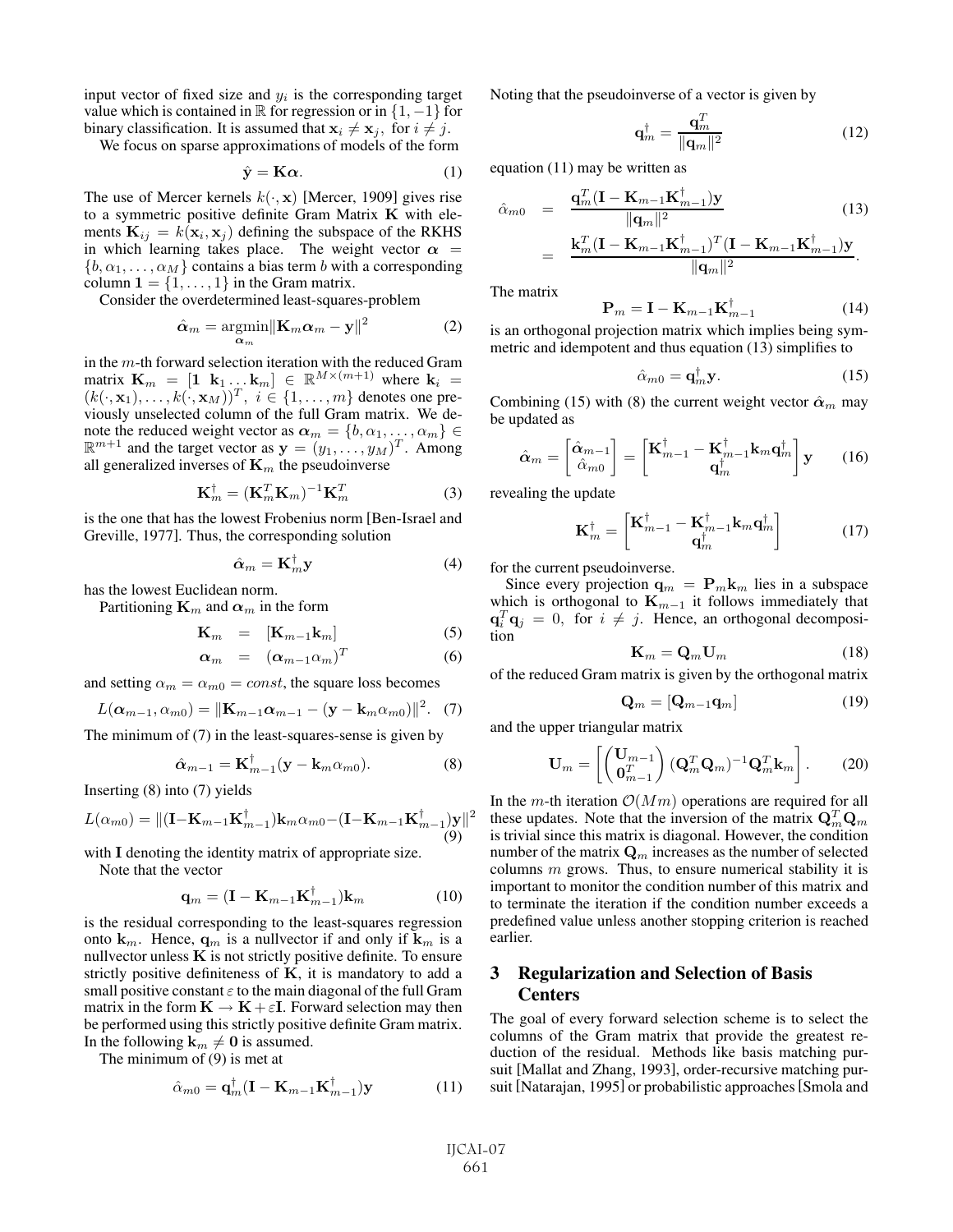Schölkopf, 2000] are several contributions to this issue. In [Nair *et al.*, 2002], forward selection is performed by simply choosing the column that corresponds to the entry with the highest absolute value in the current residual. The reasoning is that the residual provides the direction of the maximum decrease in the cost function  $0.5\alpha^T K\alpha - \alpha^T y$ , since the Gram matrix is strictly positive definite. The latter method is used in the following experiments. But note that the derived algorithm may be applied within any of the above forward selection rules. In the following we will refer to the proposed method as Order-Recursive Orthogonal Least Squares (OROLS).

Consider the residual

$$
\tilde{\mathbf{e}}_m = \mathbf{y} - \hat{\mathbf{y}}_m = \mathbf{y} - \mathbf{Q}_m \tilde{\alpha}_m \tag{21}
$$

in the m-th iteration. The vector  $\tilde{\alpha}_m$  contains the orthogonal weights.

The regularized square residual is given by

$$
\tilde{E}_m = \tilde{\mathbf{e}}_m^T \tilde{\mathbf{e}}_m + \lambda \tilde{\alpha}_m^T \tilde{\alpha}_m
$$
\n
$$
= \mathbf{y}^T \tilde{\mathbf{P}}_m \mathbf{y}
$$
\n(22)

where  $\lambda$  denotes a regularization paramter. The minimum of (22) is given by

$$
\tilde{\mathbf{P}}_m = \mathbf{I} - \mathbf{Q}_m (\mathbf{Q}_m^T \mathbf{Q}_m + \lambda \mathbf{I}_m)^{-1} \mathbf{Q}_m^T
$$
\n
$$
= \tilde{\mathbf{P}}_{m-1} - \frac{\mathbf{q}_m \mathbf{q}_m^T}{\lambda + \mathbf{q}_m^T \mathbf{q}_m}.
$$
\n(23)

Thus, the current residual corresponding to the regularized least squares problem may be updated as

$$
\tilde{\mathbf{e}}_m = (\tilde{\mathbf{P}}_{m-1} - \frac{\mathbf{q}_m \mathbf{q}_m^T}{\lambda + \mathbf{q}_m^T \mathbf{q}_m}) \mathbf{y}
$$
\n
$$
= \tilde{\mathbf{e}}_{m-1} - \mathbf{q}_m \frac{\mathbf{y}^T \mathbf{q}_m}{\lambda + \mathbf{q}_m^T \mathbf{q}_m}.
$$
\n(24)

The orthogonal weights

$$
(\tilde{\boldsymbol{\alpha}}_m)_i = \frac{\mathbf{y}^T \mathbf{q}_i}{\lambda + \mathbf{q}_i^T \mathbf{q}_i}, \quad 1 \le i \le m.
$$
 (25)

can be computed when the forward selection is stopped. The original weights can then be recovered by

$$
\hat{\alpha}_m = \mathbf{U}_m^{-1} \tilde{\alpha}_m \tag{26}
$$

which is an easy inversion since  $U_m$  is upper triangular.

In each iteration one chooses the  $q_i$  which corresponds to the highest absolute value in the current residual and adds it to  $\mathbf{Q}_{m-1}$ . It is possible to determine the number of basis functions using crossvalidation or one may use for instance the Bayesian Information Criterion or the Minimum Description Length as alternative stopping criteria. Following [Gu and Wahba, 1991] and [Orr, 1995] it is possible to use the Generalized Cross Validation  $(GCV)$  as a stopping criterion. We will now summarize the results. For details see [Orr, 1995].

The GCV is given by

$$
GCV_m = \frac{1}{M} \frac{\|\tilde{\mathbf{P}}_m \mathbf{y}\|^2}{\left(\left(1/M\right) \text{trace}(\tilde{\mathbf{P}}_m)\right)^2}.
$$
 (27)

Minimizing the GCV with respect to  $\lambda$  gives rise to a reestimation formula for  $\lambda$ . An alternative way to obtain a re-estimation of  $\lambda$  is to maximize the Bayesian evidence [MacKay, 1992].

Differentiating (27) with respect to  $\lambda$  and setting the result to zero gives a minimum when

$$
\mathbf{y}^T \tilde{\mathbf{P}}_m \frac{\partial \mathbf{P}_m \mathbf{y}}{\partial \lambda} \text{trace}(\tilde{\mathbf{P}}_m) = \mathbf{y}^T \tilde{\mathbf{P}}_m^2 \mathbf{y} \frac{\partial \text{trace}(\mathbf{P}_m)}{\partial \lambda}.
$$
 (28)

Noting that

$$
\mathbf{y}^T \tilde{\mathbf{P}}_m \frac{\partial \mathbf{P}_m \mathbf{y}}{\partial \lambda} = \lambda \tilde{\boldsymbol{\alpha}}_m^T (\mathbf{Q}_m^T \mathbf{Q}_m + \lambda \mathbf{I}_m)^{-1} \tilde{\boldsymbol{\alpha}}_m \qquad (29)
$$

equation (28) can be rearranged to obtain the re-estimation formula

$$
\lambda := \frac{\left[\partial \text{trace}(\tilde{\mathbf{P}}_m) / \partial \lambda \right] \mathbf{y}^T \tilde{\mathbf{P}}_m^2 \mathbf{y}}{\text{trace}(\tilde{\mathbf{P}}_m) \tilde{\boldsymbol{\alpha}}_m^T (\mathbf{Q}_m^T \mathbf{Q}_m + \lambda \mathbf{I}_m)^{-1} \tilde{\boldsymbol{\alpha}}_m}
$$
(30)

where

$$
\frac{\partial \text{trace}(\tilde{\mathbf{P}}_m)}{\partial \lambda} = \sum_{i=1}^m \frac{\mathbf{q}_i^T \mathbf{q}_i}{(\lambda + \mathbf{q}_i^T \mathbf{q}_i)^2}.
$$
 (31)

The forward selection is stopped when  $\lambda$  stops changing significantly.

The computational cost for this update is  $\mathcal{O}(m)$ . The ORO-LOS algortihm is summarized in pseudocode in Algorithm 1.

#### 4 Experiments

To show the usefulness of the proposed method empirically, some experiments for regression and classification are performed. In all experiments the Gaussian kernel

$$
k(\mathbf{x}, \mathbf{x}') = exp\left(-\frac{\|\mathbf{x} - \mathbf{x}'\|^2}{2\sigma^2}\right)
$$
 (32)

is used. The kernel parameter  $\sigma$  is optimized using a 5-fold crossvalidation in all experiments. For the classification experiments the one-vs-rest approach is used to obtain a multiclass classification hypothesis.

#### 4.1 Classification

For classification, 5 well-known benchmark datasets were chosen. The USPS dataset contains 256 pixel values of handwritten digits as training and testing instances.

The letter dataset contains 20000 labeled samples. The character images were based on 20 different fonts and each letter within these fonts was randomly distorted to produce a dataset of unique stimuli. For this dataset no predefined split for training and testing exist. We used the first 16000 instances for training and the remaining 4000 instances for testing.

Optdigits is a database of digits handwritten by Turkish writers. It contains digits written by 44 writers. The training set is generated from the first 30 writers and digits written by the remaining independent writers serve as testing instances. The database was generated by scanning and processing forms to obtain  $32 \times 32$  matrices which were then reduced to  $8 \times 8$ .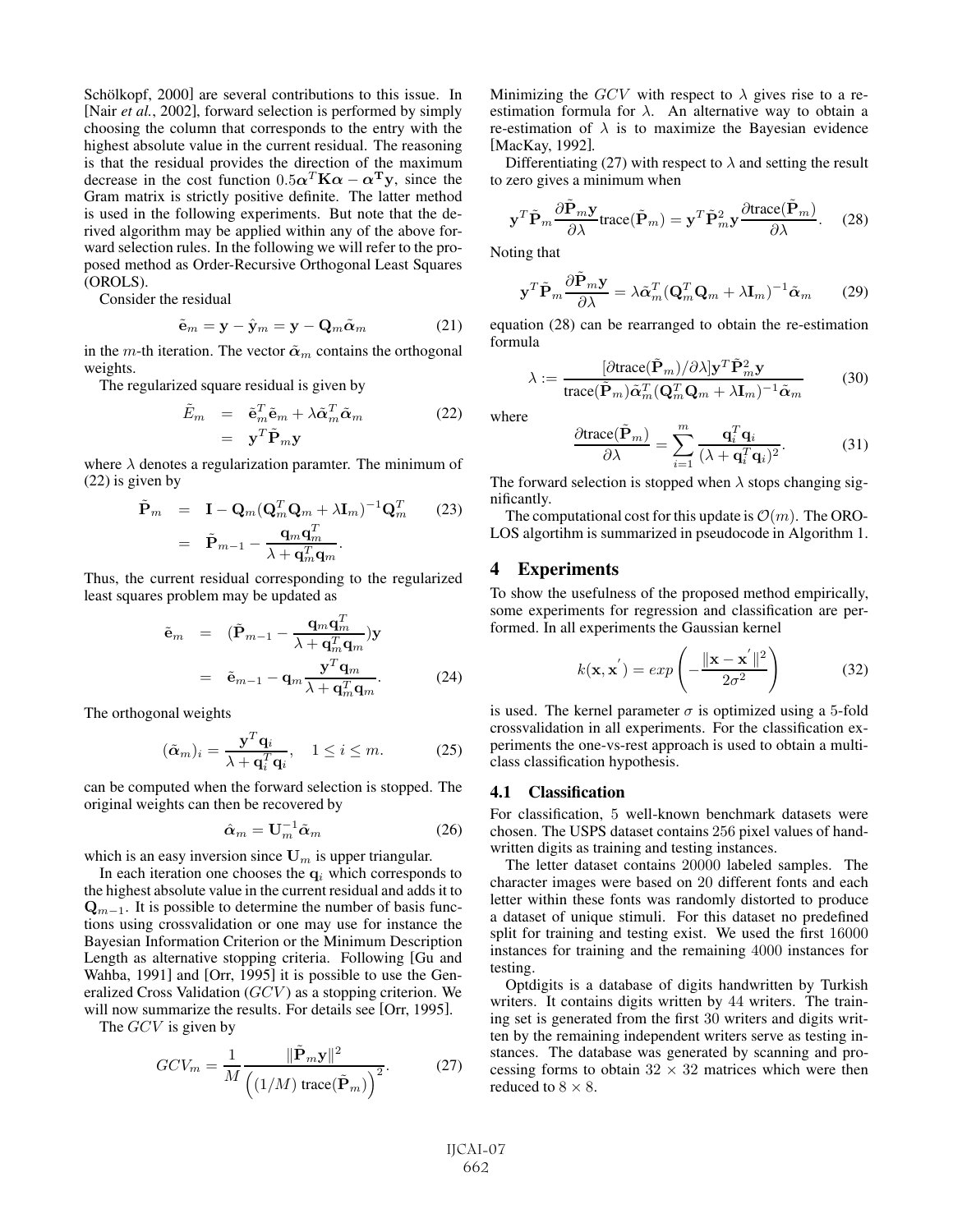Algorithm 1 Order-Recursive Orthogonal Least Squares (OROLS)

Require: Training data **X**, labels **y**, kernel Initializations:  $\lambda \leftarrow 0, m \leftarrow 1, \mathbf{K}_1 = 1, \mathbf{K}_1^{\dagger} = \frac{1}{M} \mathbf{1}^T,$ <br>  $\mathbf{O}_1 = 1$   $\mathbf{U}_1 = \begin{bmatrix} 1 \end{bmatrix} I = \begin{bmatrix} 1 & M \end{bmatrix} I_{\text{rad}} = \begin{bmatrix} 1 \end{bmatrix}$  $\mathbf{Q}_1 = \mathbf{1}, \mathbf{U}_1 = [1], I = \{1, \ldots, M\}, I_{opt} = \{\}\$ 

while  $\lambda$  changes significantly and  $\mathbf{Q}_m$  is not illconditioned do

Update  $\tilde{\mathbf{e}}_m$ 

return  $\hat{\boldsymbol{\alpha}}_m, I_{opt}$ 

find the index  $i_{opt}$  of the entry of  $\tilde{\mathbf{e}}_m$  with the highest absolute value

| $I_{opt} \leftarrow \{I_{opt}, i_{opt}\}$                                                                                          |
|------------------------------------------------------------------------------------------------------------------------------------|
| $I \leftarrow I \setminus \{i_{opt}\}\$                                                                                            |
| Compute ${\bf k}_{i_{opt}}$<br>Compute $q_{i_{opt}}$<br>$\mathbf{K}_m \leftarrow [\mathbf{K}_{m-1}^{\text{top}} \mathbf{k}_{opt}]$ |
| $\mathbf{Q}_m \leftarrow  \mathbf{Q}_{m-1} \mathbf{q}_{ont} $                                                                      |
| Update $\mathbf{K}_m^{\dagger}$ and $\mathbf{U}_m$ using $\mathbf{k}_{opt}$ and $\mathbf{q}_{opt}$                                 |
| Update $\lambda$                                                                                                                   |
| $m \leftarrow m + 1$                                                                                                               |
| end while                                                                                                                          |

Pendigits contains pen-based handwritten digits. The digits were written down on a touch-sensitive tablet and were then resampled and normalized to a temporal sequence of eight pairs of  $(x, y)$  coordinates. The predefined test set is formed entirely from written digits produced by independent writers.

The satimage dataset was generated from Landsat Multi-Spectral Scanner image data. Each pattern contains 36 pixel values and a number indicating one of the six classes of the central pixel.

The caracteristics of the datasets are summarized in table 1. The results can be seen in table 2. Especially for the optdigits and pendigits datasets OROLS appears to be significantly superior compared with SVMs. The performance on the remaining 3 datasets is comparable with SVMs.

| DATA SET         | # CLASSES | # TRAINING | # TESTING |
|------------------|-----------|------------|-----------|
| <b>USPS</b>      | $\theta$  | 7291       | 2007      |
| LETTER           | 26        | 16000      | 4000      |
| OPTDIGITS        | 10        | 3823       | 1797      |
| <b>PENDIGITS</b> | 10        | 7494       | 3498      |
| <b>SATIMAGE</b>  |           | 4435       | 2000      |

| Table 1: Datasets used for the classification experiments. |  |  |
|------------------------------------------------------------|--|--|

| DATA SET         | SV M | <i>OROLS</i> |
|------------------|------|--------------|
| <b>USPS</b>      | 4.3  | 4.4(10)      |
| <b>LETTER</b>    | 2.75 | 2.61(4.3)    |
| <b>OPTDIGITS</b> | 2.73 | 1.11(10.2)   |
| PENDIGITS        | 2.5  | 1.66(1.9)    |
| <b>SATIMAGE</b>  | 7.8  | 8.2(7.5)     |

Table 2: Test errors in % on 5 benchmark datasets. The onevs-rest approach is used. Average fraction of selected basis centers in % within parantheses.

#### 4.2 Regression

For regression, we first perform experiments on a synthetic dataset based on the function  $sinc(x) = sin(x)/x$ ,  $x \in$  $(-10, 10)$  which is corrupted by Gaussian noise. All training and testing instances are chosen randomly using a uniform distribution on the same interval. The results are illustrated in figures 1-3 and table 3.

Additionally, the two real world datasets Boston and Abalone, which are available from the UCI machine learning repository, are chosen. The hyperparameters are optimized in <sup>a</sup> 5-fold crossvalidation procedure. For both datasets, random partitions of the mother data for training and testing are generated (100 (10) partitions with 481 (3000) instances for training and 25 (1177) for testing for the Boston and Abalone dataset, respectively). All continuous features are rescaled to zero mean and unit variance for both Abalone and Boston. The gender encoding (male / female /infant) for the Abalone dataset is mapped into  $\{(1, 0, 0), (0, 1, 0), (0, 0, 1)\}.$ The Mean Squared Error (MSE) of OROLS is compared with a forward selection algorithm based on a QR-decomposition of the Gram matrix [Nair *et al.*, 2002]. The results in table 4 show that the MSE is improved significantly by OROLS. In contrast to OROLS the QR method uses an external algorithm with reorthogonalization for the update of the orthogonal decomposition. We observed that our update scheme which is to the best of our knowledge a novel update needs not to be reorthogonalized as long as the Gram matrix has full rank. This improvement of accuracy could be one reason for the good performance of OROLS. Furthermore, it should be noted that the best performance of OROLS for the Boston dataset is quite favourable compared with the best performance of SVMs (MSE  $8.7 \pm 6.8$ ) [Schölkopf and Smola, 2002].

| <b>METHOD</b> | RMSE   |
|---------------|--------|
| <b>SVM</b>    | 0.0519 |
| RVM.          | 0.0494 |
| <b>OROLS</b>  | 0.0431 |

Table 3: Average RMSE for the sinc experiment. 50 / 1000 randomly generated points are used for training / testing. The standard deviation of the Gaussian noise is 0.1 in all runs. The results are avereged over 100 runs.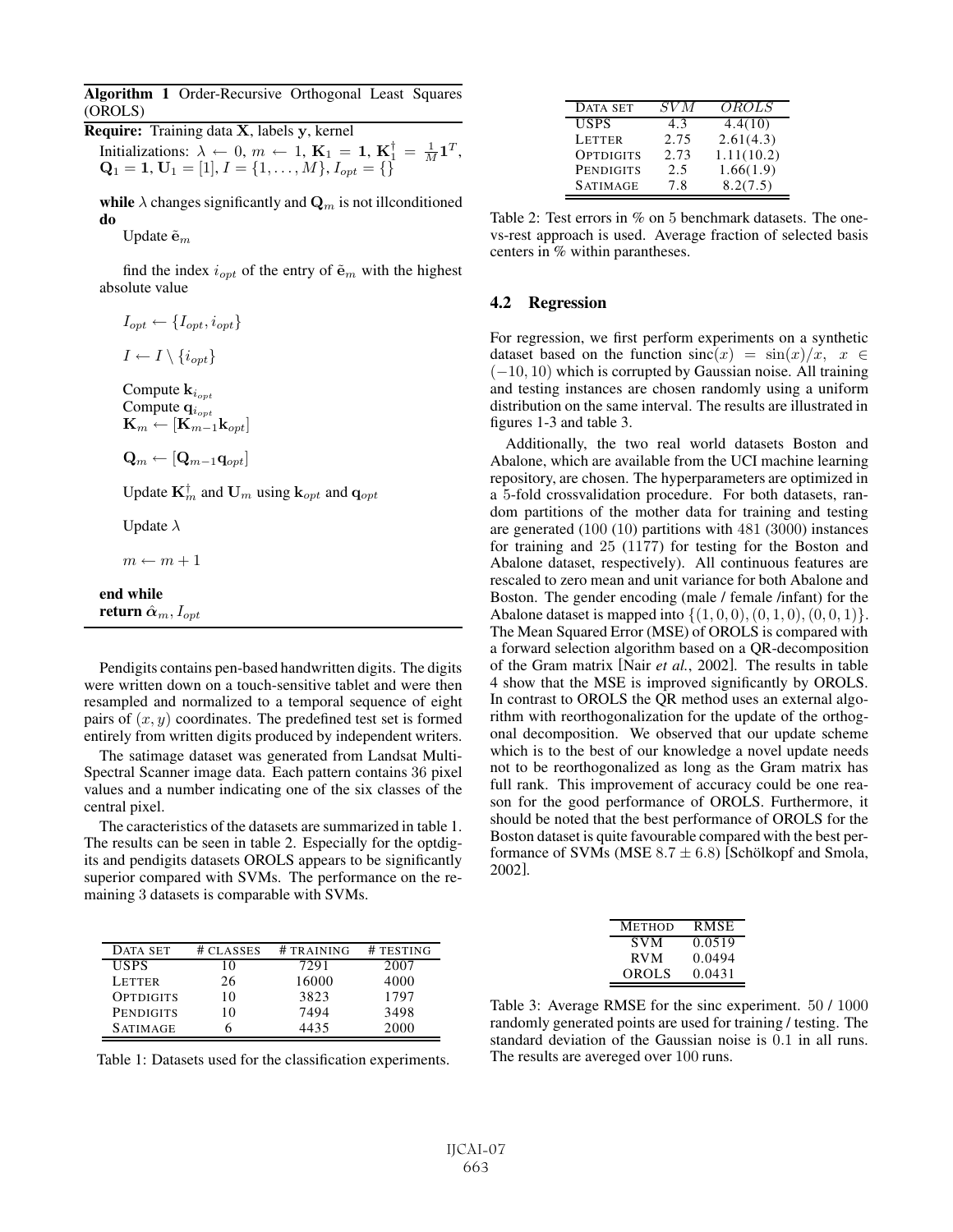

Figure 1: Example fit to a noisy sinc function using 50 / 1000 randomly generated points for training / testing. The standard deviation of the Gaussian noise is 0.1. The Root Mean Square Error (RMSE) is 0.0269 in this case. 9 points are selected as basis centers.



Figure 2: RMSE of fits to a noisy sinc function w. r. t. different training set sizes. 1000 randomly generated points are used for testing. The standard deviation of the Gaussian noise is 0.1 in all runs. The results are avereged over 100 runs for each size.

| <b>DATASET</b> | OR.             | <b>OROLS</b>          |
|----------------|-----------------|-----------------------|
| <b>BOSTON</b>  | $8.35 + 5.67$   | $7.9 \pm 3.28(26)$    |
| <b>ABALONE</b> | $4.53 \pm 0.29$ | $4.32 \pm 0.17(10.8)$ |

Table 4: Mean Square Error (MSE) with standard deviations for the Boston and Abalone dataset using different methods. Average fraction of selected basis centers in % within parantheses.

## 5 Conclusion

A computationally efficient training algorithm for orthogonal least squares models using Mercer kernels is presented.



Figure 3: RMSE of fits to a noisy sinc function w. r. t. different noise levels. 100 / 1000 randomly generated points are used for training / testing. The results are avereged over 100 runs for each noise level.

The pseudoinverse is updated order-recursively and reveals the current orthogonal decomposition of the reduced Gram matrix within a forward selection scheme. The Generalized Cross Validation serves as an effective stopping criterion and allows to adapt the regularization parameter in each iteration. Extensive empirical studies using synthetic and real-world benchmark datasets for classification and regression suggest that the proposed method is able to construct models with a very competitive generalization ability. The advantage of the proposed method compared with e. g. SVMs is its simplicity. Sparsity is achieved in a computationally efficient way by constuction and can hence better be controlled than in the SVM case where a optimization problem is to be solved. Furthermore, in contrast to SVMs OROLS allows an easy incorporation of multiple kernels, i e. the kernel parameters may be varied for different training instances in order to obtain more flexible learning machines. This possibility is not examined here and may be an interesting direction for future work. A further step for future work could be the development of the proposed algorithm for tasks like dimensionality reduction or online-learning.

## **References**

- [Ben-Israel and Greville, 1977] A. Ben-Israel and T. N. E. Greville. *Generalized Inverses: Theory and Applications*. Wiley, 1977.
- [Billings and Lee, 2002] S. A. Billings and K. L. Lee. Nonlinear fisher discriminant analysis using a minimum squared error cost function and the orthogonal least squares algorithm. *Neural Networks*, 15:263–270, 2002.
- [Chen *et al.*, 1991] S. Chen, C. F. N. Cowan, and P. M. Grant. Orthogonal least squares learning for radial basis function networks. *IEEE Transactions on Neural Networks*, 2(2):302–309, 1991.